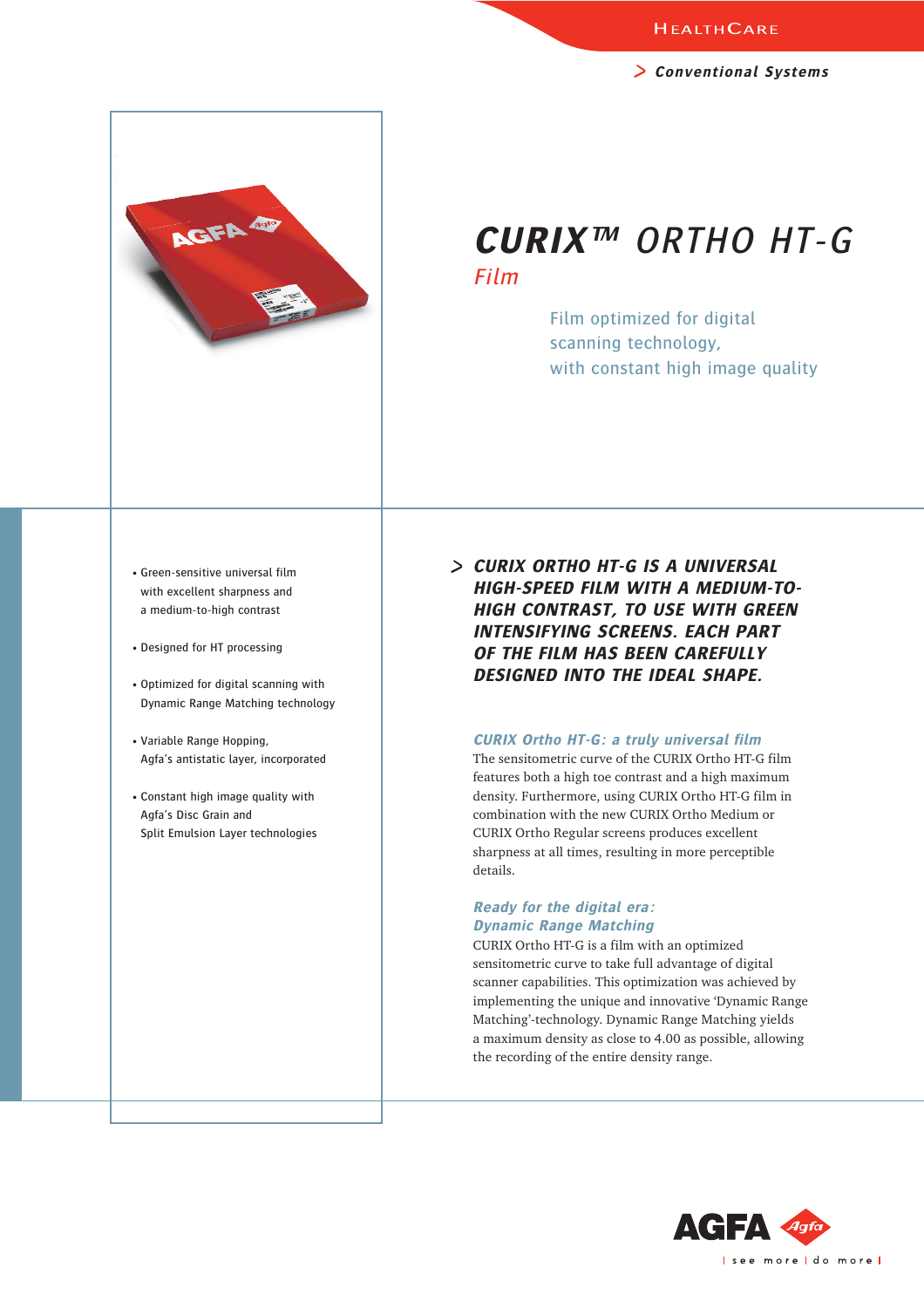# **CURIX** ORTHO HT-G

Loss of information due to cut-off of either the film or the scanners is avoided as their dynamic ranges will be closely matched. Moreover, the straight-line portion of the film is highly linear, resulting in more precise digital image processing.

## **Ready for the digital era: Variable Range Hopping**

Thanks to the unique Variable Range Hopping concept, CURIX Ortho HT-G is coated with an antistatic layer that remains on the film after processing. The film attracts less dust and dirt thus reducing artefacts, which increases the quality of scans. This results in improved transport in digitizers with bulk autofeed. The antistatic layer is also harder, making the film more scratch-resistant after processing.

## **Increased efficiency and reduced operational cost**

Cost reduction has become a major concern in today's radiology department. Therefore, the CURIX Ortho HT-G film has been specially designed for processing in highthroughput processors and daylight equipment (e.g. CLASSIC E.O.S., COMPACT E.O.S.), increasing efficiency and reducing the overall operational cost. CURIX Ortho HT-G also excels in consistency: Agfa's Disc Grain technology ensures constant high image quality, even when the film is processed in weaker chemicals or in unfavorable conditions. Agfa's Split Emulsion Layer (SEL) technology adds increased sharpness for improved image quality.

## **Threefold ecologically sound processing**

CURIX Ortho HT-G is fully compatible with the CLASSIC E.O.S. processor, which reduces both the silver content in wash water and the fixer replenishment rate by 35 %. Furthermore, the film can be processed in glutaraldehydefree developer and low-odor fixer, which is a major step towards ecologically sound processing.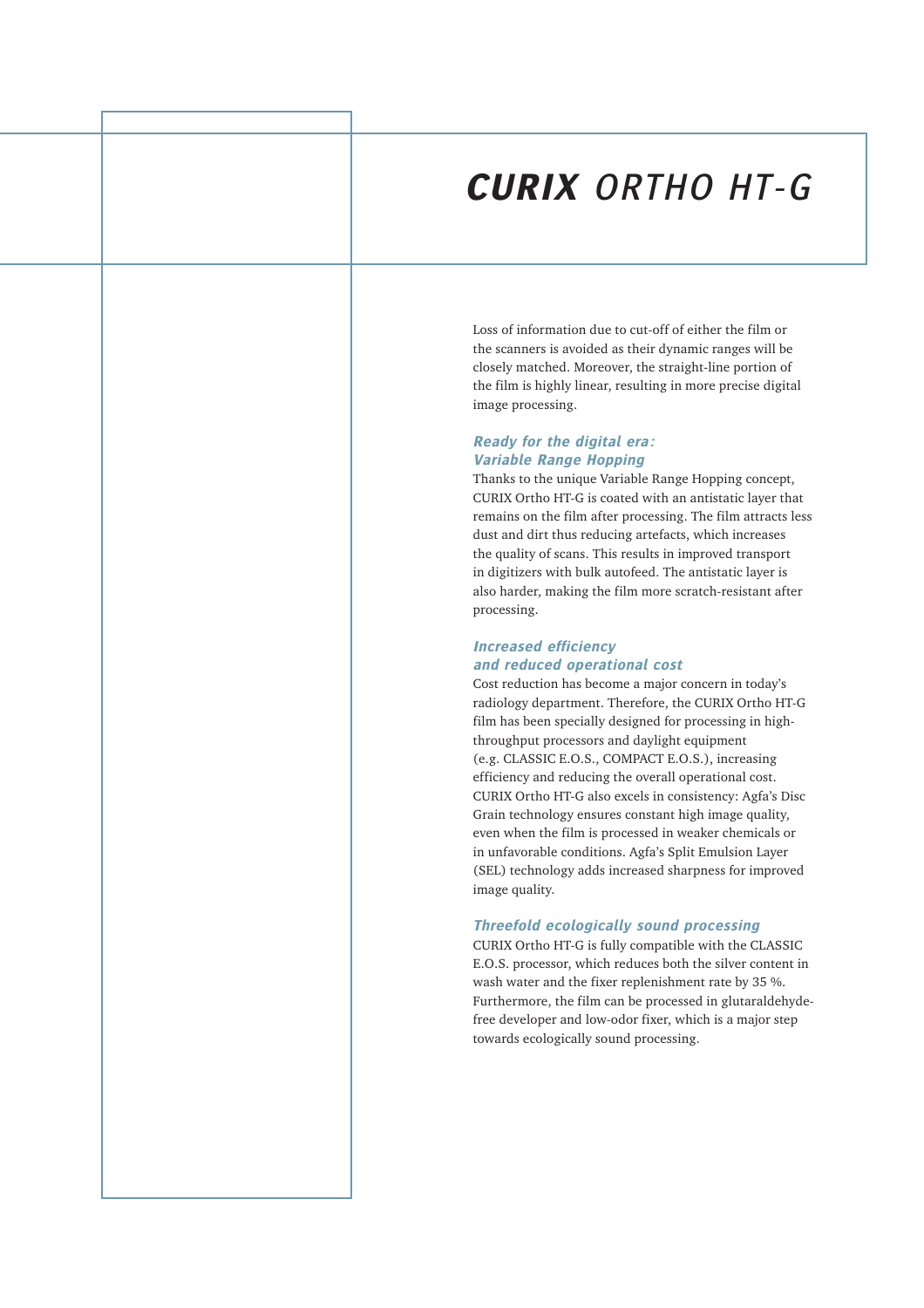### 4.0 Density 3.5 3.0 2.5 2.0 1.5 0.5 1.0  $\Omega$ 0 0.6 1.2 1.8 2.4 3.0 LogErel. CURIX Ortho HT-G CURIX Ortho HT-L Plus

**Sensitometric curve**

#### **Modulation transfer function**



CURIX Ortho screens with CURIX Ortho HT-G film

- CURIX Ortho Fine screen
- $\sim$   $\sim$   $\sim$ CURIX Ortho Medium screen
- $- -$ CURIX Ortho Regular screen
- ...... CURIX Ortho Fast screen



## **TECHNICAL SPECIFICATIONS**

#### **Safelight Requirements**

- The use of a special red safelight filter is recommended
- It should be used in combination with a 15 watt frosted bulb and be positioned at least at 1.2 m (4 feet) from the unloading/loading area and processor tray

#### **Processing**

- CURIX Ortho HT-G film can be used in both RP and HT processing
- Agfa developer and fixer processing solutions are recommended

#### **Handling**

- The film should be handled carefully
- Creasing, buckling as well as physical pressure should be avoided

#### **Storage**

- Unopened, unexposed films should be stored at or below 21 °C (70 °F) in a dry location
- The relative humidity is preferably between 30 and 50 %
- In addition, the film should be protected from ionizing radiation

#### **Packaging**

- CURIX Ortho HT-G film is available in all customary sizes in 100 sheet packaging
- Other packaging and sizes are available on special order
- For more information, please contact your local Agfa HealthCare sales representative